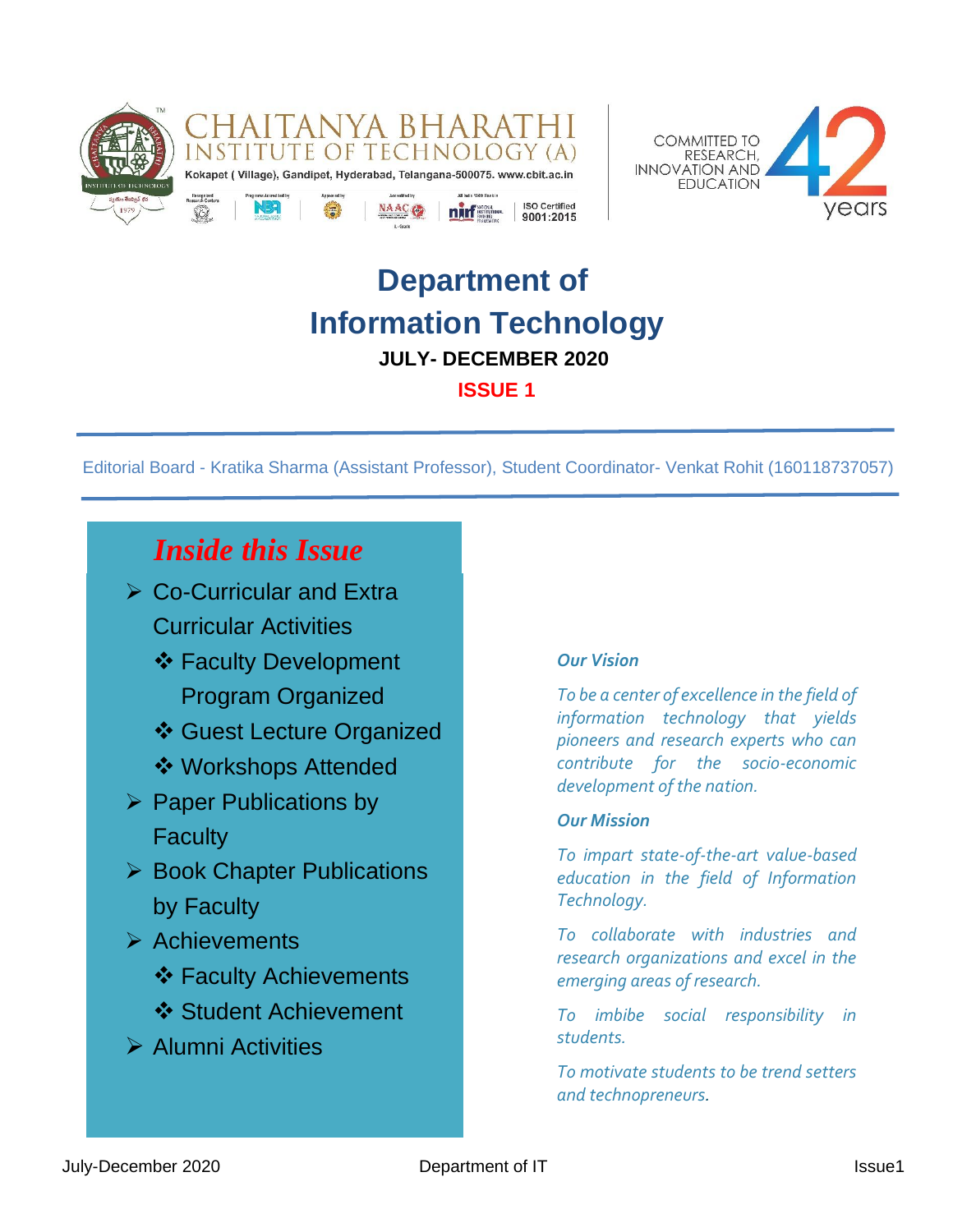# **1. CO-CURRICULAR & EXTRA CURRICULAR ACTIVITIES**

## Faculty Development Program Organized

 $\Leftrightarrow$  Mrs E Ramalakshmi and Ms. Pragati Priyadarshinee has organized 5 Day Online Faculty Development Program under AICTE Training & Learning **(ATAL**) Academy on 'Augmented/ Virtual Reality' from 26-10-2020 to 30-10-2020 in which around 106 participants from different parts of the country participated.



## Guest Lectures Organized

 A Guest Lecture on "Big Data Analytics using Spark" was given by Dr. Srinivasulu, A Head of Research and Development in Blue Crest University College, Monrovia, Liberia on 19- 11-2020 for VII Semester Students in online mode.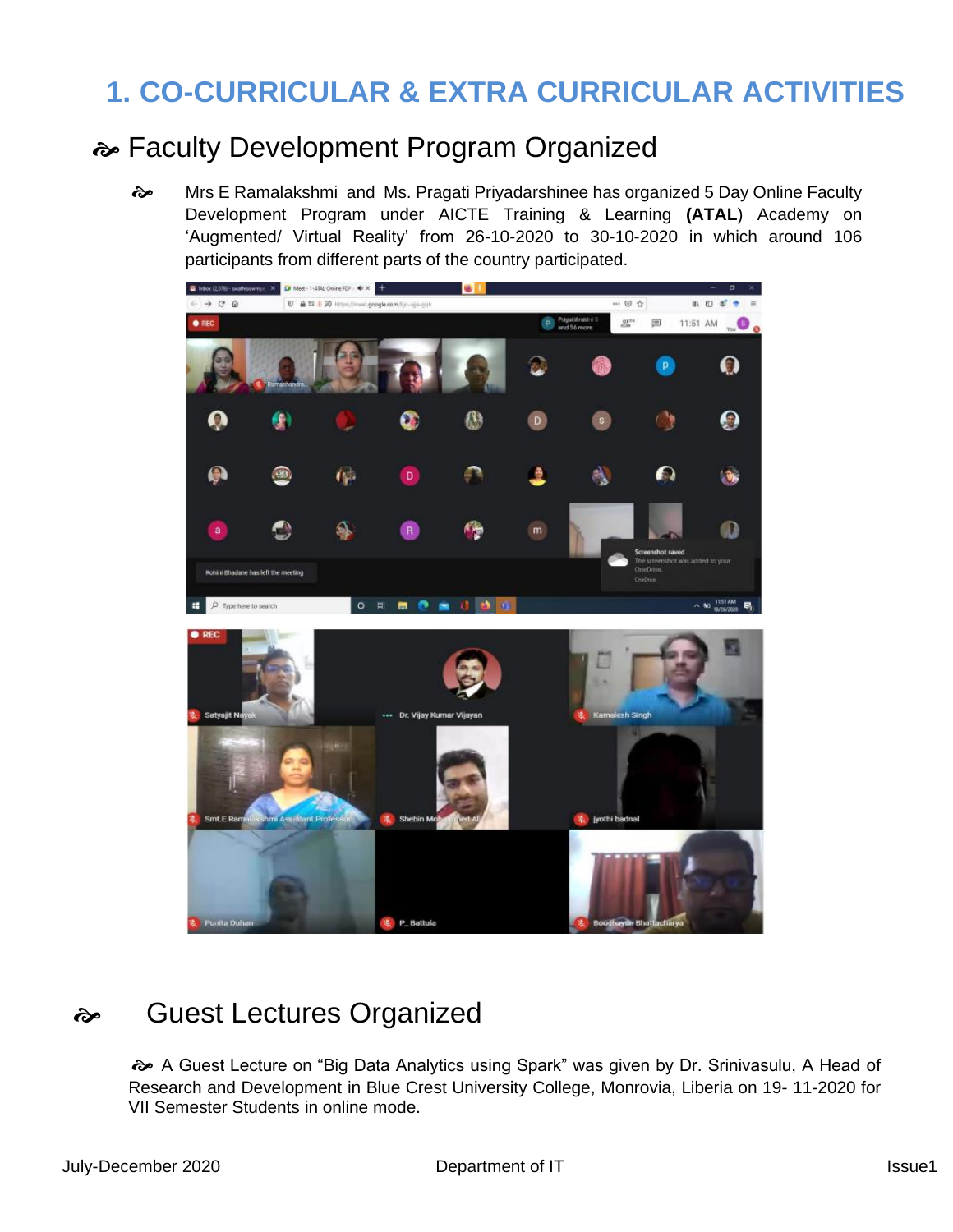# Workshops/ Conferences Attended

- **Dr. K. Radhika**, attended "Data Science for All", online FDP from 7/27/2020 to 8/8/2020
- $\Leftrightarrow$  **Dr D L Sreenivasa Reddy**, attended "Supervised and Unsupervised Machine Learning using Google Cloud", Online STTP from 10/12/2020 to 10/12/2020, "Writing and Publishing high Impact Research Publications and Scientific Documents", Online STTP from 10/5/2020 to 10/10/202, "Two weeks workshop on Internet of Things under TEQIP-III", Online Workshop from 28/09/2020 to 10/10/2020, "ATAL one Week FDP on IoT", Online FDP from 9/7/2020 to 9/11/2020, "ATAL Academy Online FDP on "Data Sciences", Online STTP from 10/12/2020 to 10/12/2020, "One Week Workshop on Role of Machine Learning & Data Sciences in AI", Online Workshop from 28/6/2020 to 7/2/2020
- **Ms. K.Sugamya**, attended "The High Performance Intelligent Real Time Embedded System Design and Internet of Things to accelerate automation system into autonomous system", Online STTP from 9/1/2020 to 9/7/2020, "Deep Learning Using Python", Online STTP from 8/3/2020 to 8/7/2020, "Recent Advancements in Internet of Things for Healthcare Applications", Online STTP from 7/27/2020 to 8/1/2020
- **Ms. A. Sirisha**, attended "Data science applied to industries", Online FDP from 8/17/2020 to 8/21/2020
- **Ms. M Trupthi**, attended "Faculty Development Programme on Data Structures using Python", Online FDP from 8/3/2020 to 10/8/2020, "Data Science for ALL", Online FDP from 7/27/2020 to 8/8/2020, "FDP on Data Science", Online FDP from 7/1/2020 to 7/1/2020, "Machine Learning and Data Analytics with Python", Online Workshop from 10/13/2020 to 10/16/2020
- **Ms. E Ramalakshmi**, attended "ATAL Academy Online FDP on Augmented Reality (AR)/ Virtual Reality (VR)", Online from 9/7/2020 to 9/11/2020, "Five Days Online Faculty Development Programme On Current Trends and Research Opportunities in Information Technology", Online from 7/6/2020 to 7/10/2020, "ATAL Academy Online FDP on " Short Term Training Program (STTP) on "Machine Learning", Online STTP from 7/27/2020 to 7/31/2020, "ATAL Academy Online FDP on " One Week Online Faculty Development Program on "Research Opportunities in Image Processing and Machine Learning", Online FDP from 6/29/2020 to 7/3/2020, "Two Days Online Workshop on "Free and Open Source Alternative for Web Conferencing and Teaching Learning", Online Workshop from 7/15/2020 to 7/16/2020, "ATAL Academy Online FDP on "Augmented Reality (AR)/ Virtual Reality (VR)", Online Workshop from 7/25/2020 to 7/25/2020
- **Ms. Prathima Tirumalareddy**, attended "Avenues in Machine Learning Approaches for Pattern Recognition", Online STTP from 8/24/2020 to 8/29/2020, "Research Opportunities in Image Processing and Machine Learning", Online FDP from 6/29/2020 to 7/3/2020, "Data Science for All", Online FDP from 7/27/2020 to 8/7/2020.
- **Ms. Satya Kiranmai Tadepalli**, attended "Data Science Behind Natural Language Processing", Online FDP from 7/6/2020 to 7/10/2020, "FDP on Data Science", Online FDP from 7/1/2020 to 7/24/2020, "MTA bootcamp Certification Program on Python", Online FDP from 7/8/2020 to 7/18/2020.
- **Mrs Kratika Sharma**, attended "Data Science: Unfolding Layers of Knowledge", Online STTP from 30/11/2020 to 05/12/2020, "AICTE Incorporating Universal Human Values in Education", Online FDP from 22/12/2020 to 27/12/2020.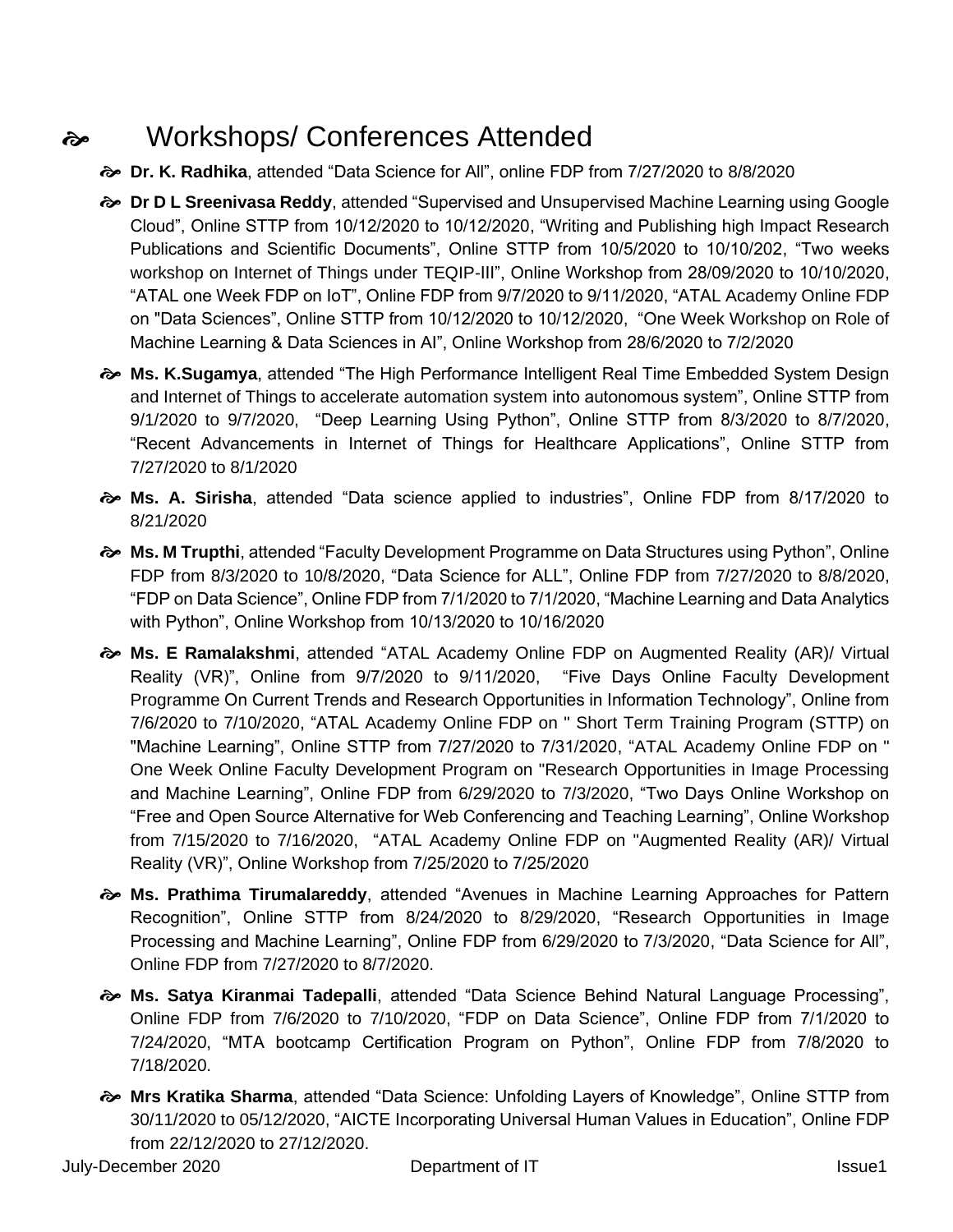- **Mr. S. Rakesh**, attended "Cyber Security in Practical Aspects", Online FDP from 9/1/2020 to 9/5/2020, "From Data to Insights", Online FDP from 9/5/2020 to 9/5/2020, "Quality Enhancement Techniques", Online Workshop from 9/12/2020 to 9/12/2020.
- **Ms. Pragati Priyadarshinee**, attended "Internet of Things based Green Energy Systems", Online FDP from 9/14/2020 to 9/19/2020, "Recent Advancements in Technical Domains", Online FDP from 8/24/2020 to 9/7/2020, "Internet of Things based Green Energy Systems", Online FDP from 7/23/2020 to 7/28/2020.
- **Ms. B. Sarada**, attended "Augmented Reality (AR)/ Virtual Reality (VR)", Online FDP from 10/12/2020 to 10/16/2020, "Data Analysis in R using STATCRAFT", Online Workshop from 10/8/2020 to 10/9/2020, "Artificial Intelligence", Online FDP from 9/21/2020 to 9/25/2020, "Machine Learning with Web Development", Online Workshop from 7/6/2020 to 7/10/2020, "Outcome Based Education", Online FDP from 10/6/2020 to 10/8/2020, "Outcome Based Education and Accreditation", Online Workshop from 9/11/2020 to 9/11/2020, "Hands-On-Free Workshop On Python", Online Workshop from 7/25/2020 to 7/25/2020.
- **Ms. B. Surya Samantha**, attended "Malware Analysis And Reverse Engineering", Online Workshop from 7/15/2020 to 10/17/2020, "DevOps", Online Workshop from 7/12/2020 to 7/12/2020.
- **Ms. Swathi Sowmya Bavirthi**, attended "Deep Learning using Python", Online FDP from 8/3/2020 to 8/7/2020, "Data Science behind Natural Language Processing", Online FDP from 7/6/2020 to 7/10/2020, "Faculty Development Program On Data Science", Online from 7/8/2020 to 7/24/2020, "Python MTA Certification Bootcamp", Online FDP from 7/8/2020 to 7/18/2020.
- **Ms. Y.Gnyana Deepa**, attended "BlockChain Architecture,Ethereum and Hyperledger", Online FDP from 7/8/2020 to 7/12/2020, "FDP on Data Science", Online from 7/1/2020 to 7/24/2020, MTA bootcamp Certification Program on Python", Online FDP from 7/8/2020 to 7/18/2020 "Machine Learning and Data Analytics with Python", Online FDP from 10/13/2020 to 8/7/2020, "Deep learning using Python", Online FDP from 8/3/2020 to 8/7/2020.
- **Mr. Rajesh Kannan K**, attended "Big Data Analytics", Online STTP from 7/27/2020 to 8/1/2020 and "CSIR-SUMMER RESEARCH TRAINING PROGRAM (CSIR –SRTP)-2020 Online", Online STTP from 6/1/2020 to 8/31/2020.
- **Mr. P Vasanth Sena**, attended "AICTE Training And Learning (ATAL) Academy", Online FDP from 10/26/2020 to 10/30/2020 on "Data Science for All", Online FDP from 7/27/2020 to 8/8/2020 on "Data Science".
- $\Leftrightarrow$  **Ms. Deepa R**, attended "Current research trends in computer science (CRCTS)", Online FDP from 7/29/2020 to 8/2/2020 and "Amrita-Hebeon online webinar cum workshop on "Cyber Security", Online FDP from 7/7/2020 to 7/12/2020.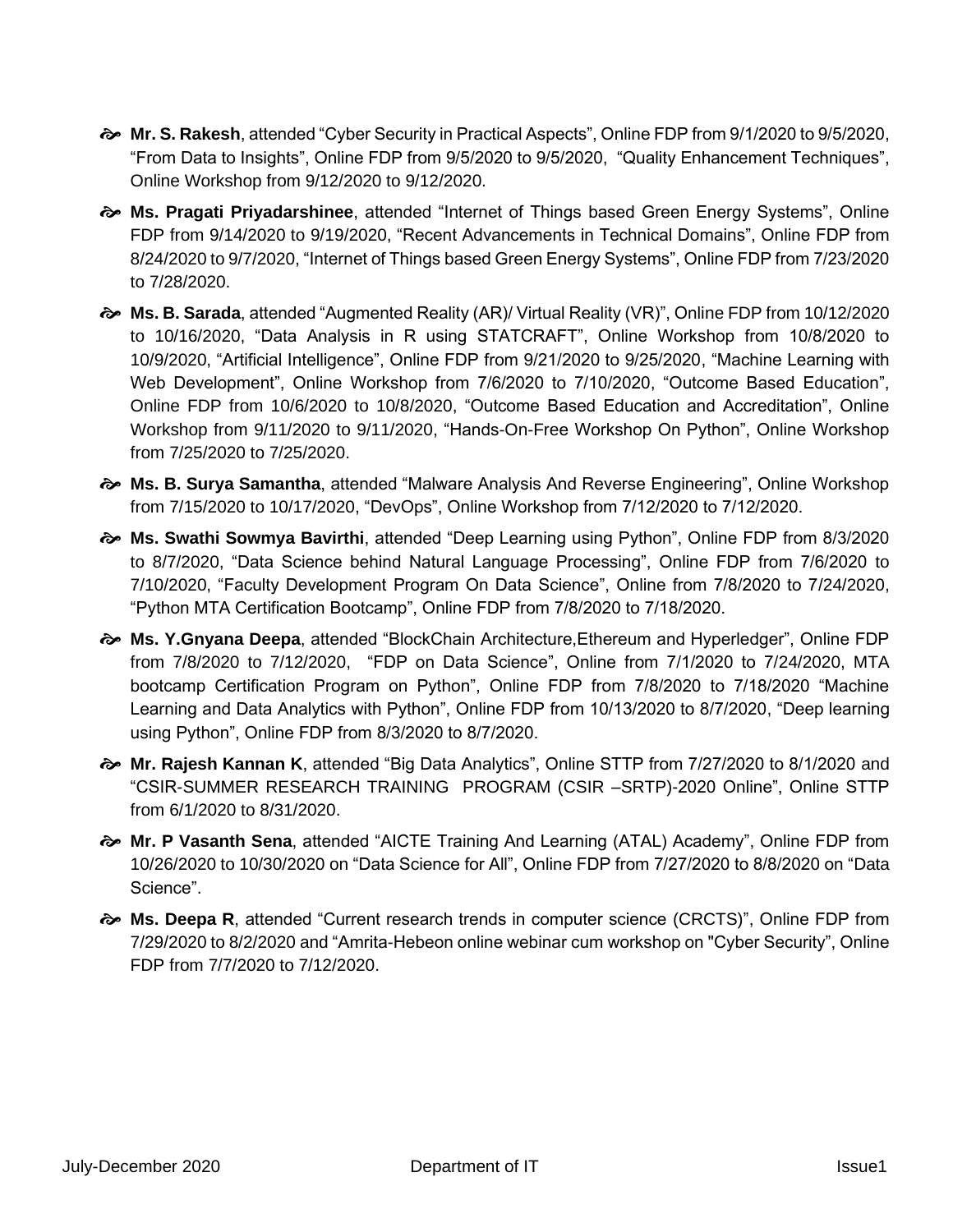# **2. PAPER PUBLICATIONS BY FACULTY**

#### **International Journals**

- **Dr. K. Radhika**, "Disease Diagnosis with Medical Prescription", Aegaeum Journal, Vol. 8, Issue 7, July 2020, ISSSN: 0776-3808
- **Dr. K. Radhika**, "A Survey on Building an Effective Intrusion Detection System (IDS) using Machine Learning Techniques, Challenges and Datasets", International Journal for Research in Applied Science & Engineering Technology (IJRASET), Volume 8 Issue VII, July 2020, ISSN: 2321-9653/ SJ Impact Factor: 7.429
- **Dr.B.Veera jyothi**, "A Fuzzy Logic Controller for Estimation of Proof stress in GMAW Process", Juni Khyat, Vol-10 Issue-7, July -2020.
- **Ms. T. Satya Kiranmai**, " Application of Machine Learning and Artificial Intelligence Techniques for IVF Analysis and Prediction " International Journal of Big Data and Analytics in Healthcare Jul-20 ISSN:2379-738X 21-33 10.4018/IJBDAH.2019070102
- **Mr. S. Rakesh V. Hyndavi, N. Sai Nikhita**, "Smart Wearable Device for Women Safety Using IoT", Proceedings of the Fifth International Conference on Communication and Electronics Systems (ICCES 2020), July 2020.
- **Dr. Pragati Priyadarshinee**, "Blockchain in Agriculture: An Application Perspective" Aksh- The Advanced Journal, Vol. 1 & Issue. 2, Sep 2020.
- **Dr. K. Radhika**, "Detailed Review on Breast Cancer Diagnosis using Different ML Algorithms", 4th International Conference on Data Engineering & Communication Technology (ICDECT-2020), Sep 2020.
- **Ramalakshmi Eliganti**, "Fake News Detection Using Text Analytics", 4th International Conference On Smart Computing And Informatics (Sci-2020), Oct 2020.
- **Dr. D L Sreenivasa Reddy**," Cluster Sampling to Improve Classifier Accuracy for Categorical Data" International Journal of Applied Engineering Research July 19 ISSN 0973-4562 2995-3002
- **Dr D L Sreenivasa Reddy**, B. Nageshwar Rao, G. Bhaskar " Thyroid Diagnosis Using Multilayer Perceptron " Advances in Decision Sciences, Image Processing, Security and Computer Vision July 2020 Online ISBN978-3-030-24322-7 452-459 [https://doi.org/10.1007/978-3-030-24322-7\\_56](https://doi.org/10.1007/978-3-030-24322-7_56)
- **Dr. D L Sreenivasa Reddy**, Thirupathi Battu "Review on Automatically Identifying Wild Animals In Camera-Trap Images Using Convolutional Neural Network" Journal of Critical Reviews Sep-2020 Issn- 2394-5125 2378-2383

#### **International Conference**

- **Dr. B.Veera Jyothi** Presented a paper titled "Security Lock With Intrusion Detection And Facial Recognition Using Iot" At National E-Conference on Trends in computer Engineering and Applications during May 24th 2020
- **Dr. B.Veera Jyothi** Presented a paper titled "Smart Bus Tracking For Visually Impaired People Using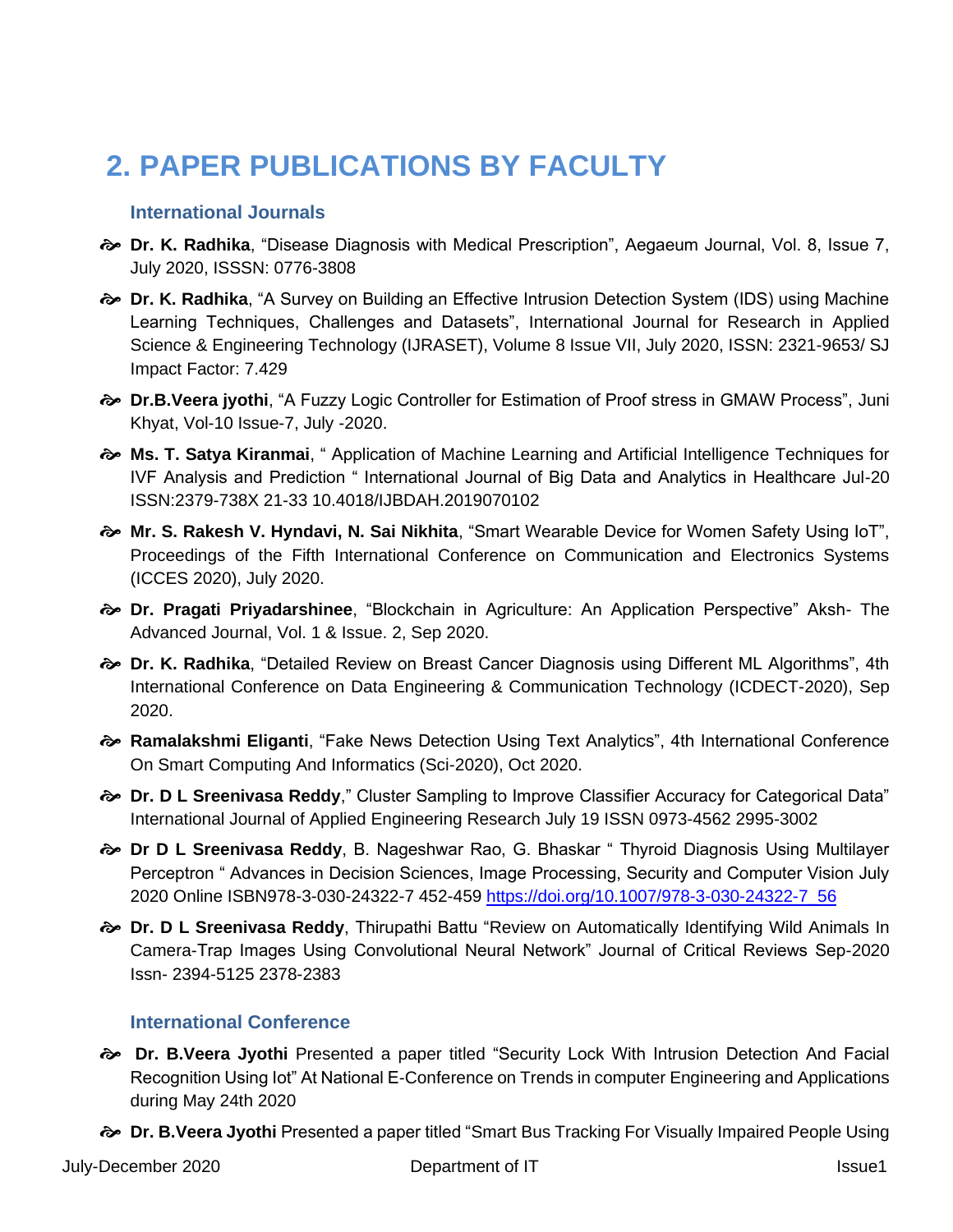IOT at National E-Conference on Trends in computer Engineering and Applications during May 24th 2020.

- **Satya kiranmai Tadepalli** presented a paper "Smart Water Consumption Monitoring System using IoT, Android and Cloud Computing" in the 5th International Conference on Communications and Electronics Systems (ICCES 2020) organized by PPG Institute of Technology, Coimbatore, Tamilnadu, India during 10-12 June 2020. (Scopus - IEEE)
- **Satya kiranmai Tadepalli** presented a paper "Instrument Recognition in Polyphonic music using Convolutional Recurrent Neural Networks" in the 2nd International Conference on Intelligent Computing, Information and Control Systems (ICICCS 2020) organized by Mallareddy College of Engineering, Secunderabad, Hyderabad, India during 25-26 June 2020. (Scopus - Springer)

# **3. BOOK CHAPTER PUBLICATIONS BY FACULTY**

- **Dr. K. Radhika**, Advances in Decision Sciences, Image Processing, Security and Computer Vision with title "Load Balancing in Cloud Through Multi Objective Optimization", Springer Nature Switzerland AG, Sep 2020
- **Mr. P. Vasanth Sena**, ICCCE 2020 Proceedings of the 3rd International Conference on Communications and Cyber Physical Engineering with title "Highlights recent advances in voice, data, image and multimedia processing" Springer Nature Singapore Pte Ltd.2021, Oct 2020.

# **4. ACHIEVEMENTS**

### **A** Faculty Achievements

- **Mrs. M. Trupthi**, Assistant professor, received her doctorate titled "A Noval framework for sentiment Analysis based on Ensemble Method" Oct 2020. Her research work was supervised by Prof. Suresh Pabboju.
- **Mrs. Kratika Sharma** published a patent on "A system and method for disaster management using Flying Ad-Hoc Network", 2020- 102992, IP Australia, Oct 2020.
- **Mrs. T. Satya Kiranmai, B. Swathi Sowmya, Y. Gnyana Deepa** published a patent on "Iml-Traffic Prediction: Intelligent Traffic Prediction Using Machine Learning", 202041027655, July 2020 (Indian Patent).

## Student Achievements

- **B Sree Keerthi Meghana**-160118737082 has published a paper on "State wise prevalence of COVID19 in India by using machine learning approaches" in International journal of pharmaceutical research 10.31838/ijpr/2020.SP2.295 , ISSN 0975-2366 vol 12 , issue 2.
- In **CBIT Hacktoberfest Hackathon 2020**, with an objective of resolving the real-world problems in smart way using the available technologies, 48 students have participated.

More than 100 students get registered and certified in various courses like Python, Java, Machine